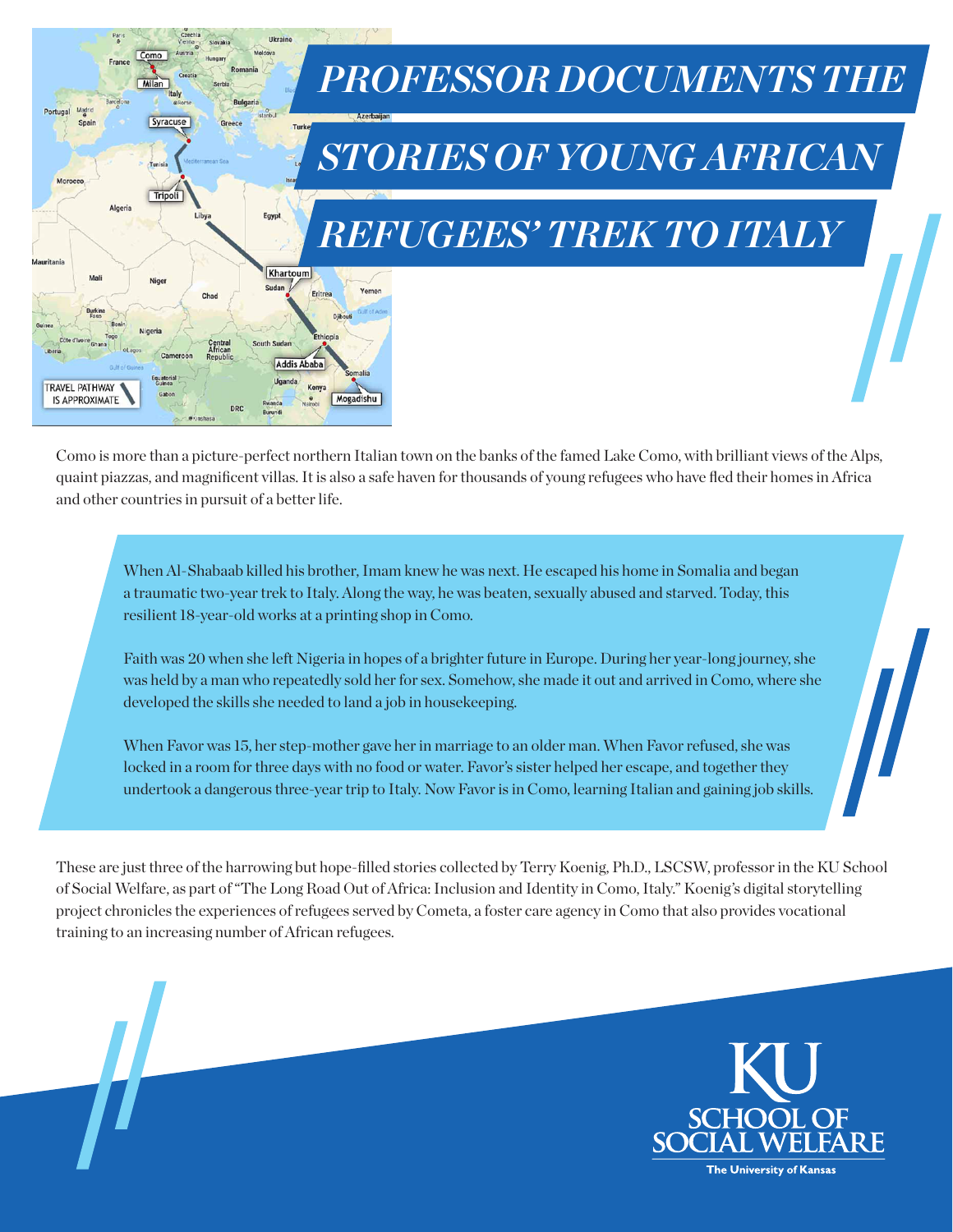**As social work students visit homeless shelters, psychiatric clinics, disability centers, foster care settings and health facilities in Italy, observing Italian social workers in action, they are profoundly impacted by what they see, observes Terry Koenig, Ph.D., LSCSW, professor in the KU School of Social Welfare. The experiences students have as part of the study abroad course in Italy expose them to a different model of social work than they see in the United States.**

**"I've had students say this experience has changed their lives, it was so profound," says Koenig, who helped establish the study abroad program in 2013, in partnership with the Universita Cattolica del Sacro Cuore in Italy. During their time in Italy, students also get to visit several Italian cities, like Rome and Como, to learn about the country's history and culture.** 

**Students interested in the study abroad program should contact Dr. Terry L. Koenig at [tkoenig@ku.edu](mailto:tkoenig%40ku.edu?subject=).**

## *STUDY ABROAD IN ITALY EQUIPS STUDENT SOCIAL WORKERS*

*"This work has implications for refugees across the world," Koenig says. "The refugee story is only a growing human phenomenon. The social work profession is going to have a role to play in integrating these folks."*

Between January and October of 2021, 53,700 such refugees arrived in Italy by sea, more than 7,000 of whom were unaccompanied minors, according to Statista, 2021. These refugees face many barriers to employment, including low basic and technical skills, lack of awareness of the job culture, and no links to recruitment networks. They also experience racism, cumbersome bureaucracy and unmet psychological needs. As a result, 45 percent of the refugees between 18 and 24 years of age drop out of vocational training programs in Italy.

As part of her project, Koenig is working to see these drop-out rates decrease by equipping agencies with the data they need to better assist refugees in finding and sustaining employment, while integrating their African identities into their new Italian communities.

"This work has implications for refugees across the world," Koenig says. "The refugee story is only a growing human phenomenon. The social work profession is going to have a role to play in integrating these folks."

In 2019, she conducted semi-structured interviews with 17 young African refugees and 10 staff members in Cometa's vocational training program. She and her team have just concluded analyzing the data and have uncovered several telling patterns she believes agencies can use to improve the efficacy of their work with refugees.

For example, although most of the refugees suffered traumatic experiences during their journey, including sex trafficking, imprisonment, beatings and enslavement, their individual experiences were not fully considered as part of the training at Cometa. The data also revealed that for participants to thrive in the program, it is important to provide them with language skills and social support, plus identify the barriers they face in finding a job and the social exclusion they encounter.

"The kids are resilient," Koenig says. "These are horrific experiences they've had – many people died along the journey – but these kids survived and are now giving back to Italian society."

Fueled by a KU Digital Humanities Fellowship, Koenig is also developing an interactive website that uses photos and stories to chronicle the refugees' journeys from their homes in Africa to Como. She has also received support from the KU Center for African Studies and the KU School of Social Welfare. She is collaborating with Michael Williams, professor emeritus for the KU School of Journalism and Mass Communication, and Paolo Nardi, Ph.D., with Cometa Research, among others.

Koenig plans to return to Como in 2022 to continue her exploration into the experiences of the refugees and the community. She says, "I would like to interact with more businesses that provide vocationally based internships and with refugees in their work settings who are surviving and thriving," including those she interviewed in 2019. In addition, she says, "I would like to talk to average citizens about the growing number of refugees." Then, she adds, "We have to learn how to live together, because this is not going away."